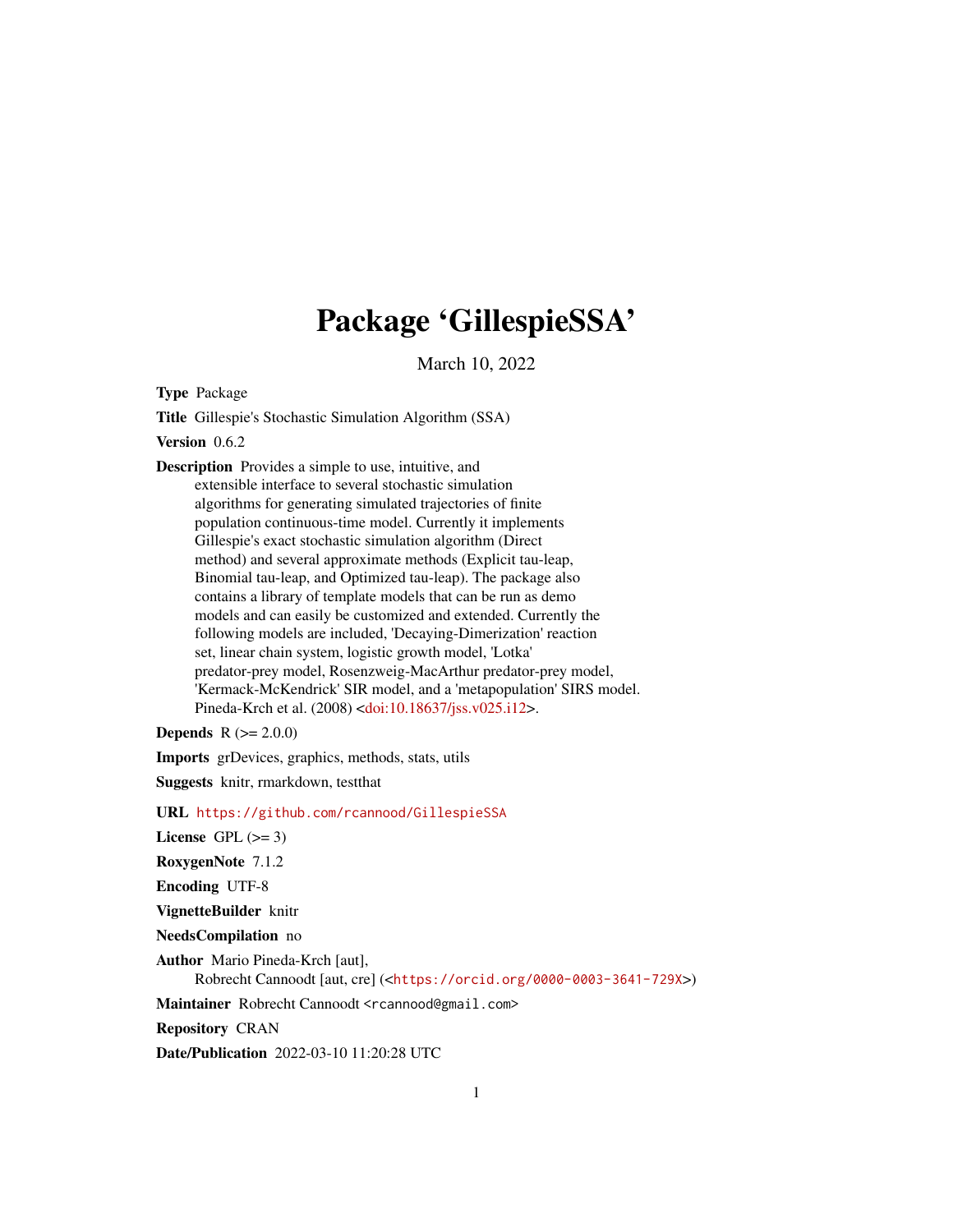## <span id="page-1-0"></span>R topics documented:

| Index |  |  |  |  |  |  |  | 14 |
|-------|--|--|--|--|--|--|--|----|

<span id="page-1-1"></span>GillespieSSA-package *Gillespie Stochastic Simulation Algorithm package*

## Description

Package description and overview of basic SSA theory

GillespieSSA is a versatile and extensible framework for stochastic simulation in R and provides a simple interface to a number of Monte Carlo implementations of the stochastic simulation algorithm (SSA). The methods currently implemented are: the Direct method, Explicit tau-leaping (ETL), Binomial tau-leaping (BTL), and Optimized tau-leaping (OTL). The package also provides a library of ecological, epidemiological, and evolutionary continuous-time (demo) models that can easily be customized and extended. Currently the following models are included, Decaying-Dimerization Reaction Set, Linear Chain System, single-species logistic growth model, Lotka predator-prey model, Rosenzweig-MacArthur predator-prey model, Kermack-McKendrick SIR model, and a metapopulation SIRS model.

## The stochastic simulation algorithm

The stochastic simulation algorithm (SSA) is a procedure for constructing simulated trajectories of finite populations in continuous time. If  $X_i(t)$  is the number of individuals in population i  $(i = 1, \ldots, N)$  at time t the SSA estimates the state vector  $\mathbf{X}(t) \equiv (X_1(t), \ldots, X_N(t))$ , given that the system initially (at time  $t_0$ ) was in state  $\mathbf{X}(t_0) = \mathbf{x_0}$ . Reactions, single instantaneous events changing at least one of the populations (e.g. birth, death, movement, collision, predation, infection, etc), cause the state of the system to change over time. The SSA procedure samples the time  $\tau$  to the next reaction  $R_j$  ( $j = 1, ..., M$ ) and updates the system state  $X(t)$  accordingly. Each reaction  $R_j$  is characterized mathematically by two quantities; its state-change vector  $\nu_j \equiv (\nu_{1j}, \dots, \nu_{Nj}),$ where  $\nu_{ij}$  is the change in the number of individuals in population i caused by one reaction of type j and its propensity function  $a_j(\mathbf{x})$ , where  $a_j(\mathbf{x})dt$  is the probability that a particular reaction j will occur in the next infinitesimal time interval  $[t, t + dt]$ .

#### SSA implementations

There are numerous exact Monte Carlo procedures implementing the SSA. Perhaps the simplest is the Direct method of Gillespie (1977. The Direct method is an exact continuous-time numerical realization of the corresponding stochastic time-evolution equation. Because the Direct method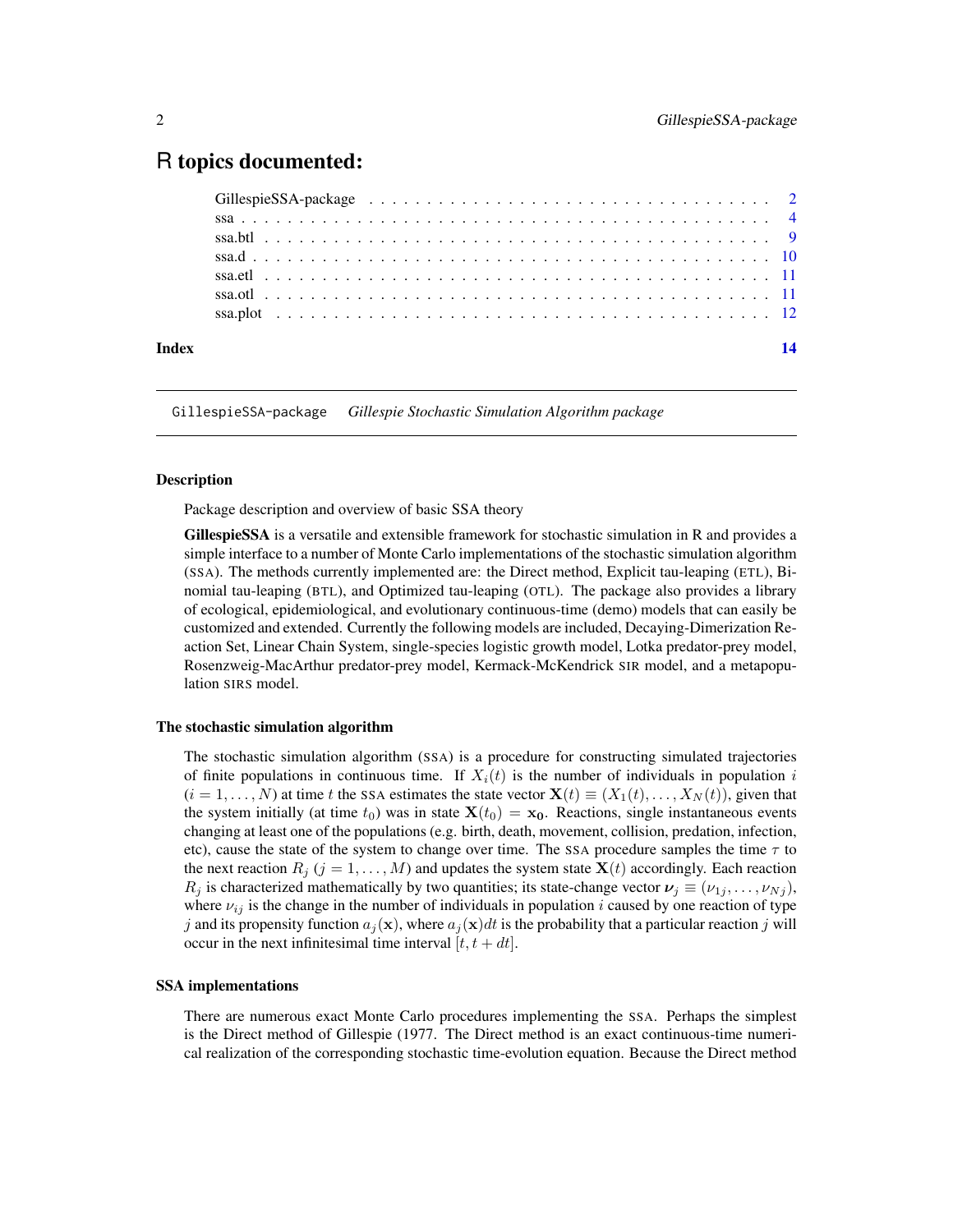simulates one reaction at a time it is often, however, computationally too slow for practical applications.

Approximate implementations of the SSA sacrifices exactness for large improvements in computational efficiency. The most common technique used is tau-leaping where reaction-bundles are attempted in coarse-grained time increments  $\tau$ . Speed-ups of several orders of magnitude compared to the Direct method are common. Tau-leaping must be used with care, however, as it is not as foolproof as the Direct method.

#### Example models

Individual demo models can be run by issuing demo(<model name>), alternatively all of the demo models can be run using demo(GillespieSSA). The following example models are available:

```
Decaying-Dimerization Reaction Set (Gillespie, 2001)
vignette("decaying_dimer", package = "GillespieSSA")
```

```
SIRS metapopulation model (Pineda-Krch, 2008)
vignette("epi_chain", package = "GillespieSSA")
```
Linear Chain System (Cao et al., 2004) vignette("linear\_chain", package = "GillespieSSA")

Pearl-Verhulst Logistic growth model (Kot, 2001, Pineda-Krch, 2008) vignette("logistic\_growth", package = "GillespieSSA")

Lotka predator-prey model (Gillespie, 1977; Kot, 2001) vignette("lotka\_predator\_prey", package = "GillespieSSA")

```
Radioactive decay model (Gillespie, 1977)
vignette("radioactive_decay", package = "GillespieSSA")
```
Rosenzweig-MacArthur predator-prey model (Pineda-Krch et al., 2007, Pineda-Krch, 2008) vignette("rm\_predator\_prey", package = "GillespieSSA")

Kermack-McKendrick SIR model (Brown & Rothery, 1993) vignette("sir", package = "GillespieSSA")

## Acknowledgements

- Heinrich zu Dohna for many caffein induced discussions on the package and reference manual, and for providing comments on the vignette documentation.
- Ben Bolker for comments on the initial release of the package and for providing a hint for how to more elegantly handle model parameters as arguments to the ssa() function.
- Josh Obrien for copy editing and feedback on the JSS manuscript.
- Thomas Petzoldt for comments on the package, the JSS manuscript and for preparing version 0.5-4.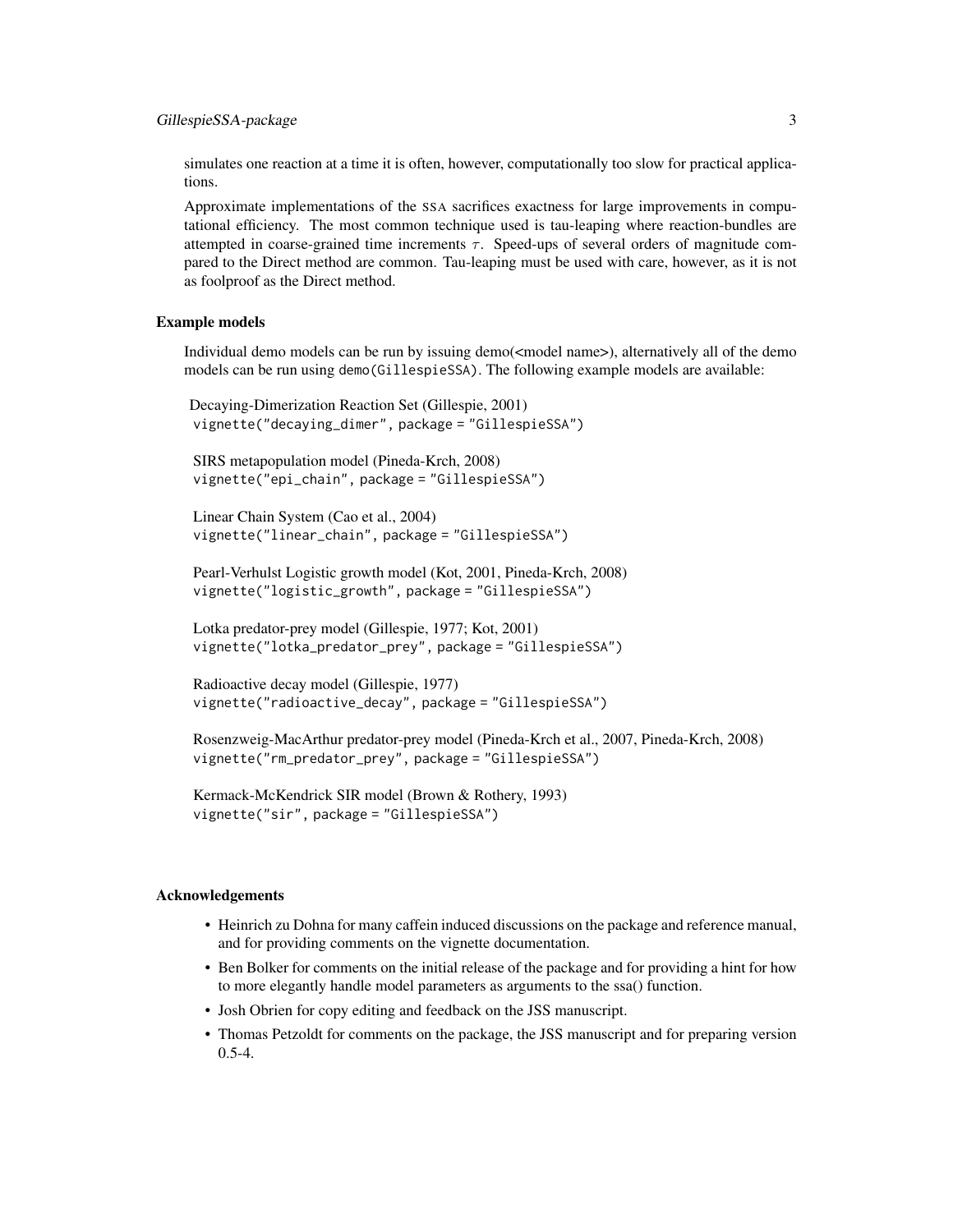<span id="page-3-0"></span>• Three anonymous referees whose comments substantially improved some of the functionality.

#### **References**

- Brown D. and Rothery P. 1993. Models in biology: mathematics, statistics, and computing. John Wiley & Sons.
- Cao Y., Li H., and Petzold L. 2004. Efficient formulation of the stochastic simulation algorithm for chemically reacting systems. J. Chem. Phys. 121:4059-4067. doi: [10.1063/](https://doi.org/10.1063/1.1778376) [1.1778376](https://doi.org/10.1063/1.1778376)
- Cao Y., Gillespie D.T., and Petzold L.R. 2006. Efficient step size selection for the tau-leaping method. J. Chem. Phys. 124:044109. doi: [10.1063/1.2159468](https://doi.org/10.1063/1.2159468)
- Cao Y., Gillespie D.T., and Petzold L.R. 2007. Adaptive explicit tau-leap method with automatic tau selection. J. Chem. Phys. 126:224101. doi: [10.1063/1.2745299](https://doi.org/10.1063/1.2745299)
- Chatterjee A., Vlachos D.G., and Katsoulakis M.A. 2005. Binomial distribution based tauleap accelerated stochastic simulation. J. Chem. Phys. 122:024112. doi: [10.1063/1.1833357](https://doi.org/10.1063/1.1833357)
- Gillespie D.T. 1977. Exact stochastic simulation of coupled chemical reactions. J. Phys. Chem. 81:2340. doi: [10.1021/j100540a008](https://doi.org/10.1021/j100540a008)
- Gillespie D.T. 2001. Approximate accelerated stochastic simulation of chemically reacting systems. J. Chem. Phys. 115:1716-1733. doi: [10.1063/1.1378322](https://doi.org/10.1063/1.1378322)
- Gillespie D.T. 2007. Stochastic simulation of chemical kinetics. Annu. Rev. Chem. 58:35 doi: [10.1146/annurev.physchem.58.032806.104637](https://doi.org/10.1146/annurev.physchem.58.032806.104637)
- Kot M. 2001. Elements of mathematical ecology. Cambridge University Press. doi: [10.1017/](https://doi.org/10.1017/CBO9780511608520) [CBO9780511608520](https://doi.org/10.1017/CBO9780511608520)
- Pineda-Krch M. 2008. Implementing the stochastic simulation algorithm in R. Journal of Statistical Software 25(12): 1-18. doi: [10.18637/jss.v025.i12](https://doi.org/10.18637/jss.v025.i12)
- Pineda-Krch M., Blok H.J., Dieckmann U., and Doebeli M. 2007. A tale of two cycles distinguishing quasi-cycles and limit cycles in finite predator-prey populations. Oikos 116:53- 64. doi: [10.1111/j.2006.00301299.14940.x](https://doi.org/10.1111/j.2006.0030-1299.14940.x)

## See Also

[ssa\(\)](#page-3-1), [ssa.d\(\)](#page-9-1), [ssa.etl\(\)](#page-10-1), [ssa.btl\(\)](#page-8-1), [ssa.otl\(\)](#page-10-2), [ssa.plot\(\)](#page-11-1)

<span id="page-3-1"></span>ssa *Invoking the stochastic simulation algorithm*

### **Description**

Main interface function to the implemented SSA methods. Runs a single realization of a predefined system.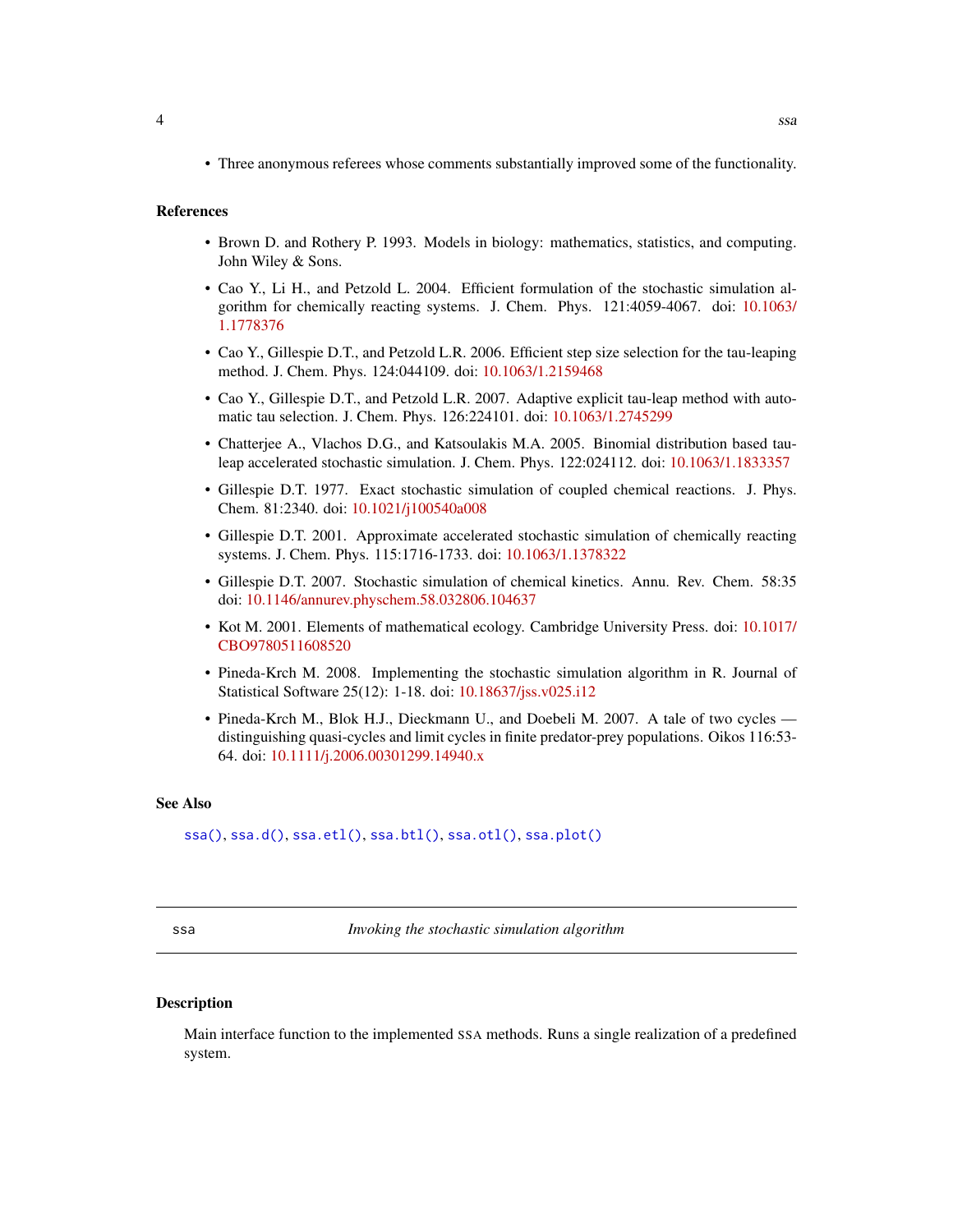<span id="page-4-0"></span> $ssa$  5

## Usage

ssa(

```
x0, # initial state vector
                a, \qquad # propensity vector
               nu, # state-change matrix
            parms = NULL, # model parameters
               tf, # final time
           method = ssa.d(), # SSA method
          simName = "",tau = 0.3, # deprecated<br>
f = 10, # deprecated
                             # deprecated
          epsilon = 0.03, # deprecated
               nc = 10, # deprecated
              hor = NA_real_, # deprecated
              dt f = 10, # deprecated
               nd = 100, # deprecated
ignoreNegativeState = TRUE,
   consoleInterval = 0,censusInterval = 0,verbose = FALSE,
       maxWallTime = Inf
```

```
Arguments
```
)

| x0      | numerical vector of initial states where the component elements must be named<br>using the same notation as the corresponding state variable in the propensity<br>vector, a. |
|---------|------------------------------------------------------------------------------------------------------------------------------------------------------------------------------|
| a       | character vector of propensity functions where state variables correspond to the<br>names of the elements in x0.                                                             |
| nu      | numerical matrix of change if the number of individuals in each state (rows)<br>caused by a single reaction of any given type (columns).                                     |
| parms   | named vector of model parameters.                                                                                                                                            |
| tf      | final time.                                                                                                                                                                  |
| method  | an SSA method, the valid options are:                                                                                                                                        |
|         | • $\text{ssa.d()}$ — Direct method (default method),                                                                                                                         |
|         | • ssa.et1() - Explicit tau-leap,                                                                                                                                             |
|         | • $ssa.btl()$ - Binomial tau-leap, or                                                                                                                                        |
|         | • $ssa.ot1()$ - Optimized tau-leap.                                                                                                                                          |
| simName | optional text string providing an arbitrary name/label for the simulation.                                                                                                   |
| tau     | [DEPRECATED], see ssa.et1()                                                                                                                                                  |
| f       | [DEPRECATED], see ssa.bt1()                                                                                                                                                  |
| epsilon | [DEPRECATED], see ssa.otl()                                                                                                                                                  |
| nc      | [DEPRECATED], see ssa.otl()                                                                                                                                                  |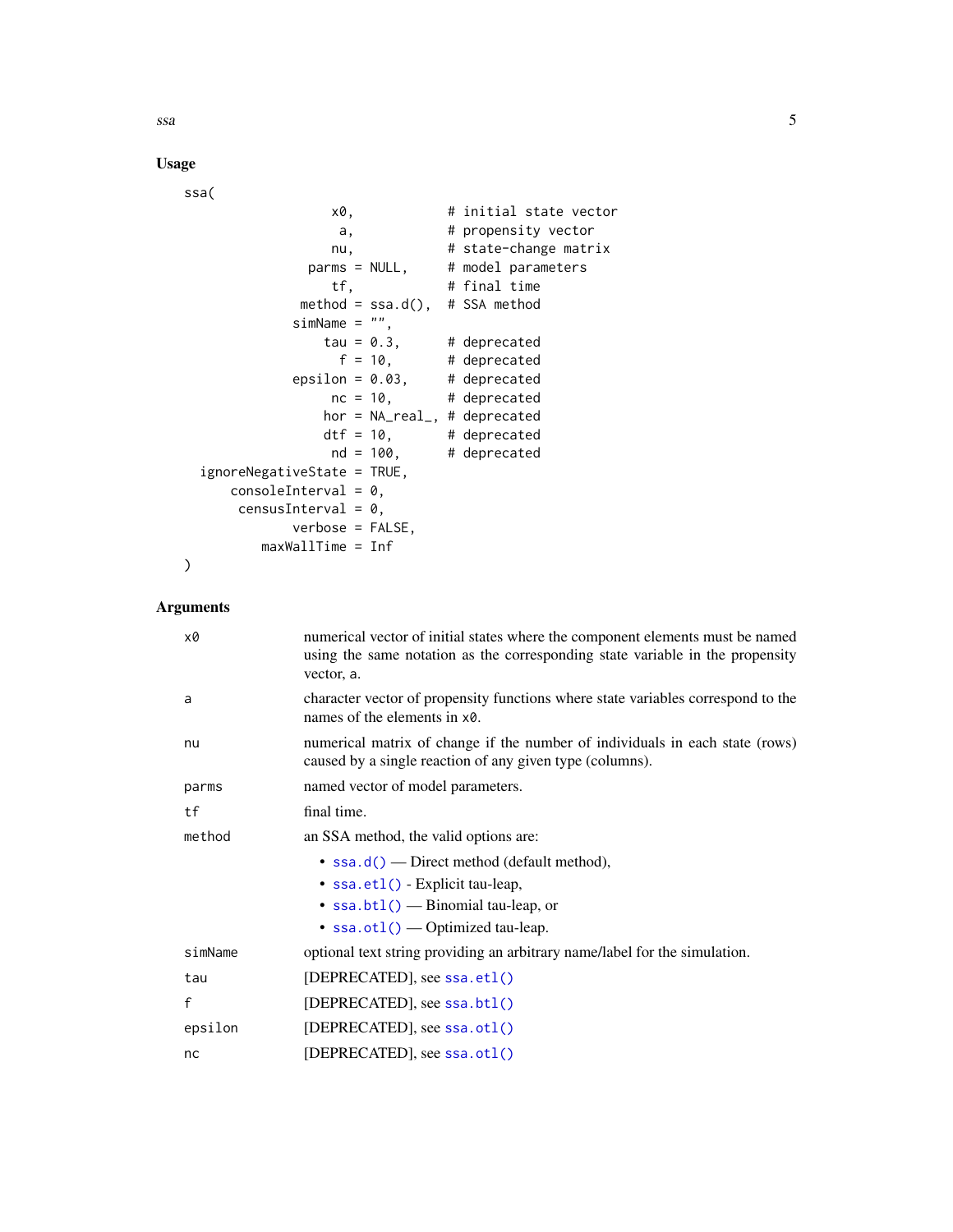<span id="page-5-0"></span>

| hor                 | [DEPRECATED], see ssa.otl()                                                                                                                                                                                                                                                                                                                                                                                                                                                             |
|---------------------|-----------------------------------------------------------------------------------------------------------------------------------------------------------------------------------------------------------------------------------------------------------------------------------------------------------------------------------------------------------------------------------------------------------------------------------------------------------------------------------------|
| dtf                 | [DEPRECATED], see ssa.otl()                                                                                                                                                                                                                                                                                                                                                                                                                                                             |
| nd                  | [DEPRECATED], see ssa.otl()                                                                                                                                                                                                                                                                                                                                                                                                                                                             |
| ignoreNegativeState |                                                                                                                                                                                                                                                                                                                                                                                                                                                                                         |
|                     | boolean object indicating if negative state values should be ignored (this can oc-<br>cur in the etl method). If ignoreNegativeState=TRUE the simulation finishes<br>gracefully when encountering a negative population size (i.e. does not throw<br>an error). If ignoreNegativeState=FALSE the simulation stops with an error<br>message when encountering a negative population size.                                                                                                |
| consoleInterval     |                                                                                                                                                                                                                                                                                                                                                                                                                                                                                         |
|                     | (approximate) interval at which ssa produces simulation status output on the<br>console (assumes verbose=TRUE). If consoleInterval=0 console output is<br>generated each time step (or tau-leap). If consoleInterval=Inf no console<br>output is generated. Note, verbose=FALSE disables all console output. Console<br>output drastically slows down simulations.                                                                                                                      |
| censusInterval      | (approximate) interval between recording the state of the system. If census Interval=0<br>$(t, x)$ is recorded at each time step (or tau-leap). If census Interval=Inf only<br>$(t_0, x_0)$ and $(t_f, x_t)$ is recorded. Note, the size of the time step (or tau-leaps)<br>ultimately limits the interval between subsequent recordings of the system state<br>since the state of the system cannot be recorded at a finer time interval the size<br>of the time steps (or tau-leaps). |
| verbose             | boolean object indicating if the status of the simulation simulation should be<br>displayed on the console. If verbose=TRUE the elapsed wall time and $(t, x)$ is<br>displayed on the console every consoleInterval time step and a brief summary<br>is displayed at the end of the simulation. If verbose=FALSE the simulation runs<br>entirely silent (overriding consoleInterval). Verbose runs drastically slows<br>down simulations.                                               |
| maxWallTime         | maximum wall time duration (in seconds) that the simulation is allowed to run<br>for before terminated. This option is useful, in particular, for systems that can<br>end up growing uncontrolably.                                                                                                                                                                                                                                                                                     |
|                     |                                                                                                                                                                                                                                                                                                                                                                                                                                                                                         |

## Details

Although ssa can be invoked by only specifying the system arguments (initial state vector x0, propensity vector a, state-change matrix nu), the final time (tf), and the SSA method to use, substantial improvements in speed and accuracy can be obtained by adjusting the additional (and optional) ssa arguments. By default ssa (tries to) use conservative default values for the these arguments, prioritizing computational accuracy over computational speed. These default values are, however, not fool proof for the approximate methods, and occasionally one will have to hand tweak them in order for a stochastic model to run appropriately.

## Value

Returns a list object with the following elements,

• data: a numerical matrix object of the simulation time series where the first column is the time vector and subsequent columns are the state frequencies.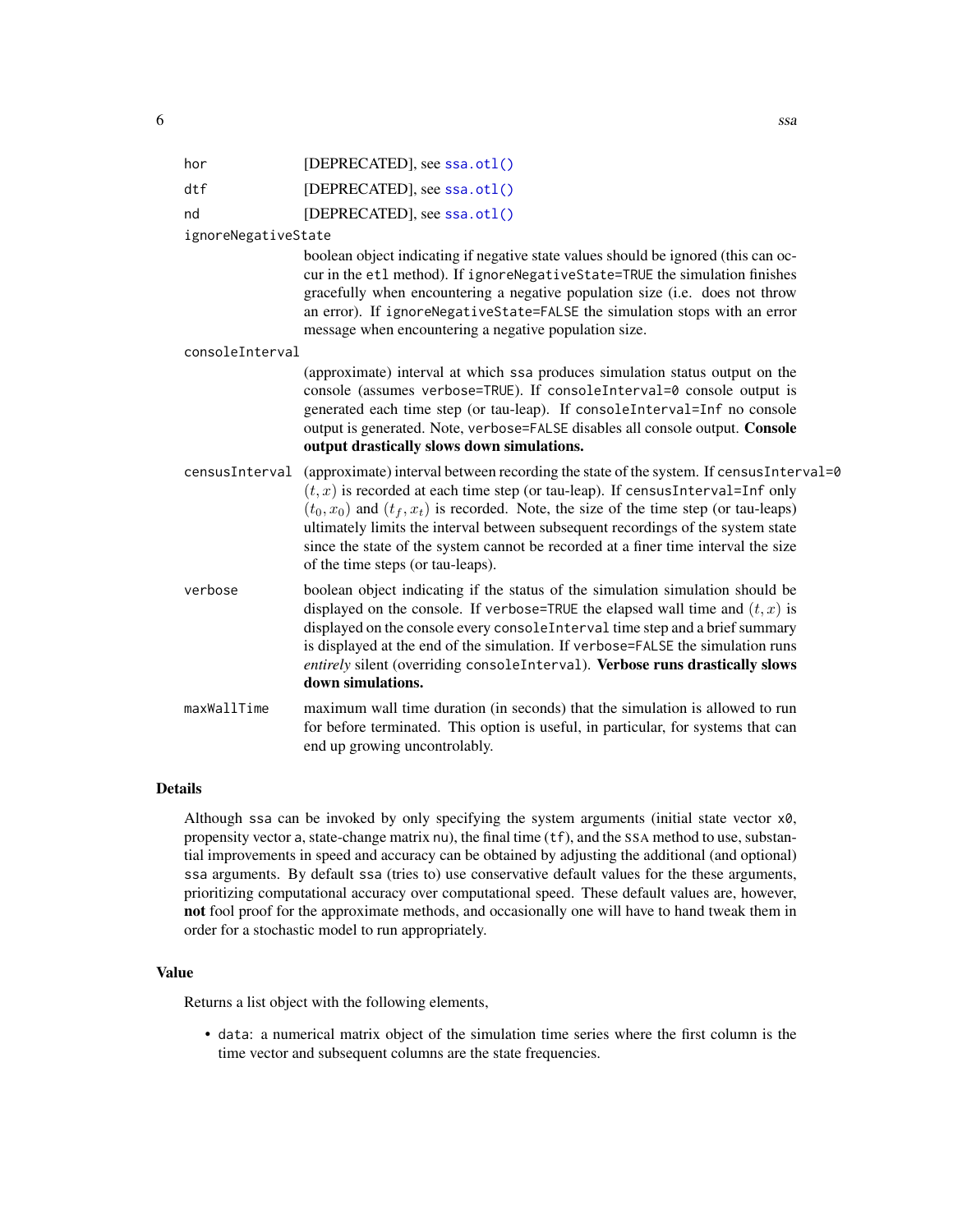- stats: sub-list object with elements containing various simulation statistics. The of the sublist are:
- stats\$startWallTime: start wall clock time (YYYY-mm-dd HH:MM:SS).
- stats\$endWallTime: end wall clock time (YYYY-mm-dd HH:MM:SS).
- stats\$elapsedWallTime: elapsed wall time in seconds.
- stats\$terminationStatus: string vector listing the reason(s) for the termination of the realization in 'plain words'. The possible termination statuses are:
	- finalTime = if the simulation reached the maximum simulation time tf,
	- extinction = if the population size of all states is zero,
	- negativeState = if one or several states have a negative population size (can occur in the ETL method),
	- zeroProp = if all the states have a zero propensity function,
	- $-$  maxWallTime  $=$  if the maximum wall time has been reached. Note the termination status may have more than one message.
- 'stats\$nSteps" total number of time steps (or tau-leaps) executed.
- stats\$meanStepSize: mean step (or tau-leap) size.
- stats\$sdStepSize: one standard deviation of the step (or tau-leap) size.
- stats\$SuspendedTauLeaps: number of steps performed using the Direct method due to OTL suspension (only applicable for the OTL method).
- arg\$...: sub-list with elements containing all the arguments and their values used to invoke ssa (see Usage and Arguments list above).

## Preparing a run

In order to invoke SSA the stochastic model needs at least four components, the initial state vector  $(x0)$ , state-change matrix (nu), propensity vector (a), and the final time of the simulation (tf). The initial state vector defines the population sizes in all the states at  $t = 0$ , e.g. for a system with two species X1 and X2 where both have an initial population size of 1000 the initial state vector is defined as  $x0 < -c(X1=1000, X2=1000)$ . The elements of the vector have to be labelled using the same notation as the state variables used in the propensity functions. The state-change matrix defines the change in the number of individuals in each state (rows) as caused by one reaction of a given type (columns). For example, the state-change matrix for system with the species  $S_1$  and  $S_2$ with two reactions

$$
S_1 \xrightarrow{c_1} S_2
$$

$$
S_2 \xrightarrow{c_2} 0
$$

is defined as nu <-matrix(c(-1,  $\theta$ ,+1,-1),nrow=2,byrow=TRUE) where  $c_1$  and  $c_2$  are the per capita reaction probabilities. The propensity vector, a, defines the probabilities that a particular reaction will occur over the next infinitesimal time interval  $[t, t + dt]$ . For example, in the previous example the propensity vector is defined as  $a \leq c$  ("c1\*X1", "c2\*X2"). The propensity vector consists of character elements of each reaction's propensity function where each state variable requires the corresponding named element label in the initial state vector  $(x0)$ .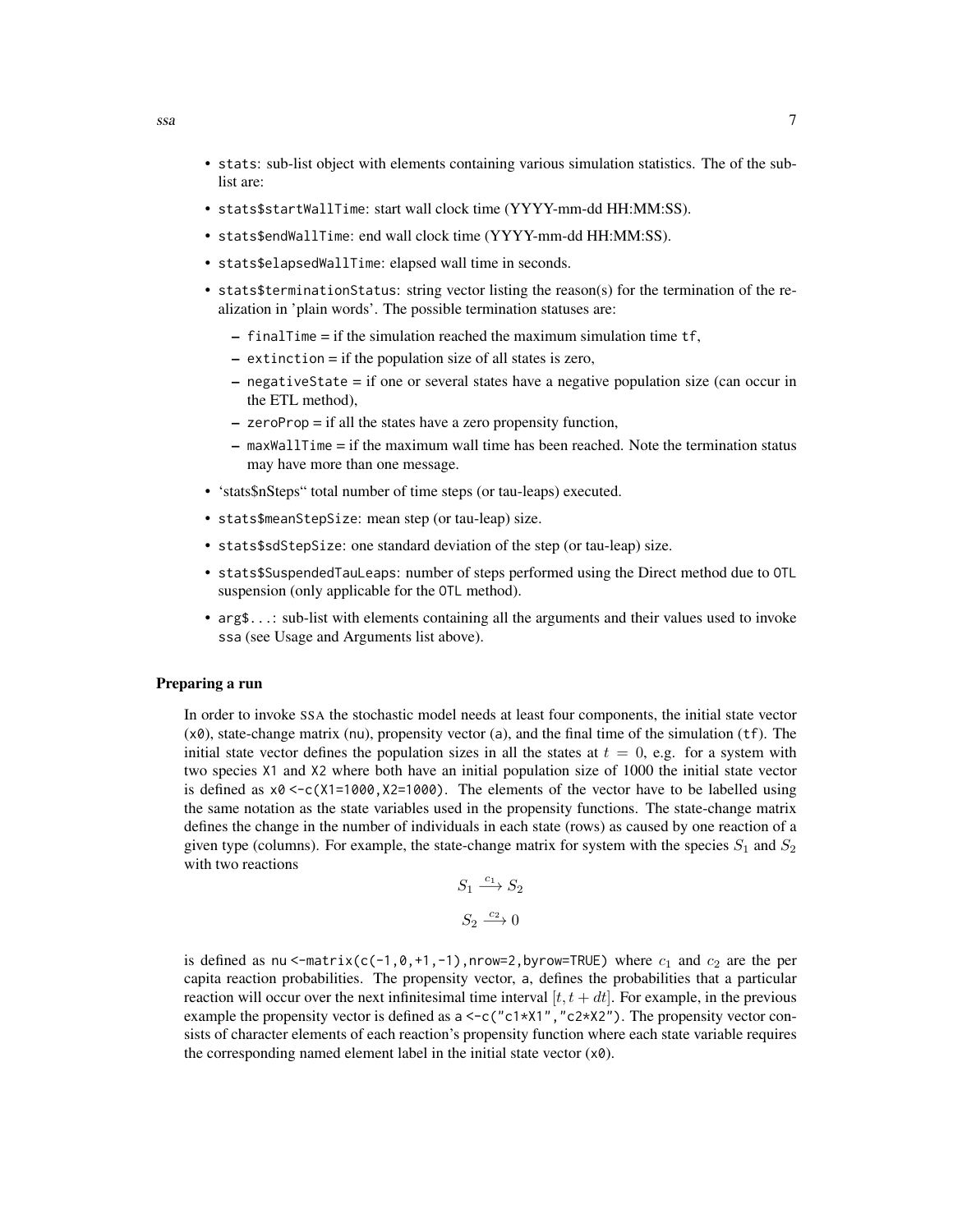#### <span id="page-7-0"></span>Example

Irreversible isomerization: Perhaps the simplest model that can be formulated using the SSA is the irreversible isomerization (or radioactive decay) model. This model is often used as a first pedagogic example to illustrate the SSA (see e.g. Gillespie 1977). The deterministic formulation of this model is

$$
\frac{dX}{dt} = -cX
$$

where the single reaction channel is

 $S \stackrel{c}{\longrightarrow} 0$ 

By setting  $X_0 = 1000$  and  $c = 0.5$  it is now simple to define this model and run it for 10 time steps using the Direct method,

```
out <- ssa(x0=c(X=1000),a=c("c*X"),nu=matrix(-1),parms=c(c=0.5),tf=10)
```
The resulting time series can then be displayed by,

ssa.plot(out)

#### **Note**

Selecting the appropriate SSA method is a trade-off between computational speed, accuracy of the results, and which SSA actually works for a given scenario. This depends on the characteristics of the defined system (e.g. number of reaction channels, number of species, and the absolute and relative magnitude of the propensity functions). Not all methods are appropriate for all models. When selecting a SSA method all of these factors have to be taken into consideration. The various tau-leap methods accept a number of additional arguments. While the default values of these arguments may work for some scenarios they may have to be adjusted for others. The default values for the tau-leap methods are conservative in terms of computational speed and substantial increase in efficiency may be gained by optimizing their values for a specific system.

## See Also

[GillespieSSA-package,](#page-1-1) [ssa.d\(\)](#page-9-1), [ssa.etl\(\)](#page-10-1), [ssa.btl\(\)](#page-8-1), [ssa.otl\(\)](#page-10-2)

### Examples

```
## Irreversible isomerization
## Large initial population size (X=1000)
parms \leq c (c=0.5)
x0 <- c(X=10000)
a \langle -c("c*X")nu \leq matrix(-1)
out <- ssa(x0,a,nu,parms,tf=10,method=ssa.d(),simName="Irreversible isomerization") # Direct method
plot(out$data[,1],out$data[,2]/10000,col="red",cex=0.5,pch=19)
```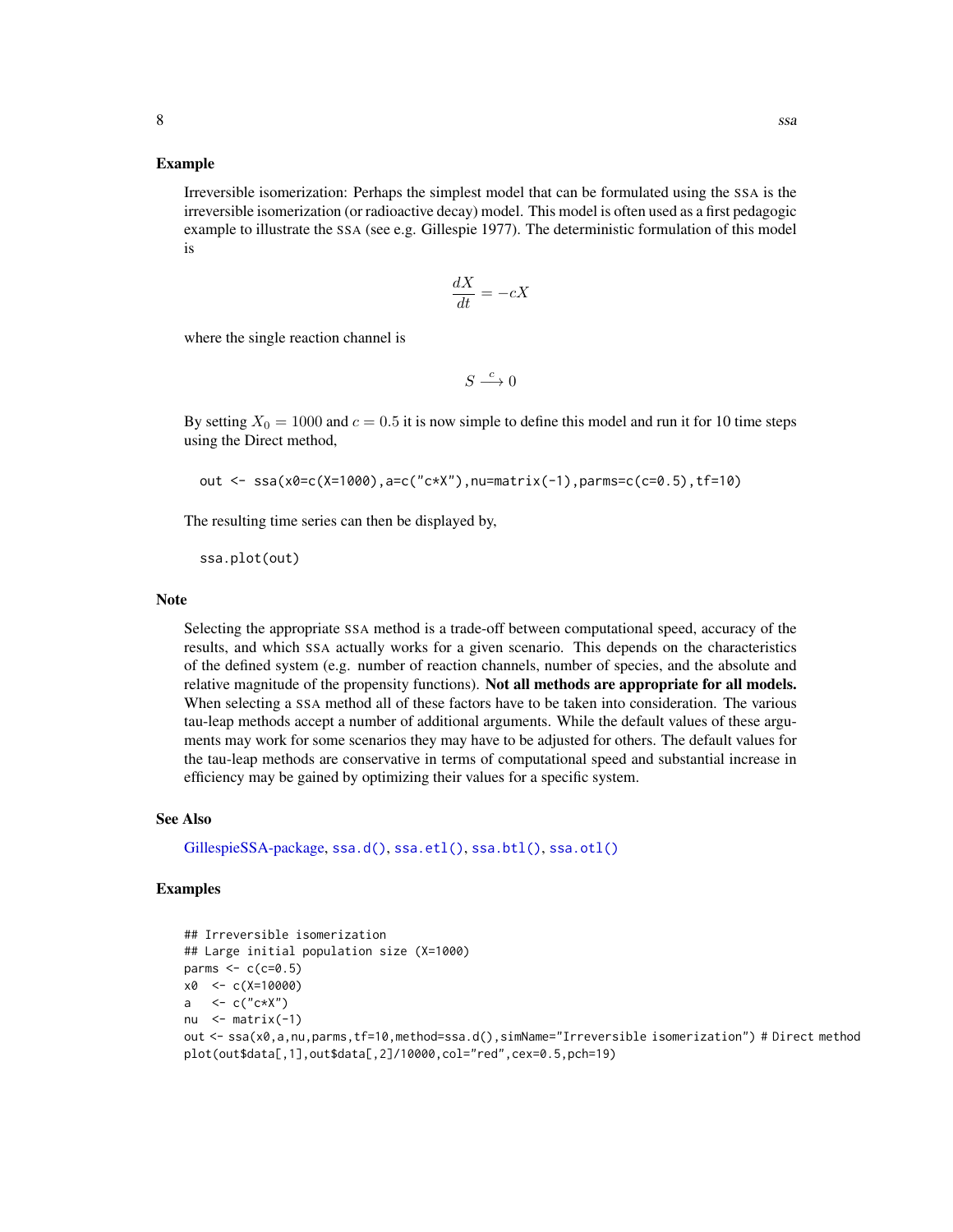#### <span id="page-8-0"></span>ssa.btl 9

```
## Smaller initial population size (X=100)
x0 <- c(X=100)
out <- ssa(x0,a,nu,parms,tf=10,method=ssa.d()) # Direct method
points(out$data[,1],out$data[,2]/100,col="green",cex=0.5,pch=19)
## Small initial population size (X=10)
x0 < -c(X=10)out <- ssa(x0,a,nu,parms,tf=10,method=ssa.d()) # Direct method
points(out$data[,1],out$data[,2]/10,col="blue",cex=0.5,pch=19)
## Logistic growth
parms <- c(b=2, d=1, K=1000)
x0 <- c(N=500)
a \leftarrow c("b*N", "(d+(b-d)*N/K)*N")nu \leq matrix(c(+1,-1),ncol=2)
out <- ssa(x0,a,nu,parms,tf=10,method=ssa.d(),maxWallTime=5,simName="Logistic growth")
ssa.plot(out)
## Kermack-McKendrick SIR model
parms <- c(beta=0.001, gamma=0.1)
x0 \leq -c(S=499, I=1, R=0)a <- c("beta*S*I","gamma*I")
nu <- matrix(c(-1,0,+1,-1,0,+1),nrow=3,byrow=TRUE)
out <- ssa(x0,a,nu,parms,tf=100,method=ssa.d(),simName="SIR model")
ssa.plot(out)
## Lotka predator-prey model
parms <- c(c1=10, c2=.01, c3=10)
x0 <- c(Y1=1000,Y2=1000)
a <- c("c1*Y1","c2*Y1*Y2","c3*Y2")
nu <- matrix(c(+1,-1,0,0,+1,-1),nrow=2,byrow=TRUE)
out <- ssa(x0,a,nu,parms,tf=100,method=ssa.etl(),simName="Lotka predator-prey model")
ssa.plot(out)
```
<span id="page-8-1"></span>ssa.btl *Binomial tau-leap method (BTL)*

#### **Description**

Binomial tau-leap method implementation of the SSA as described by Chatterjee et al. (2005). Should be passed as method argument for ssa().

#### Usage

 $ssa.btl(f = 10)$ 

#### Arguments

f coarse-graining factor (see page 4 in Chatterjee et al. 2005).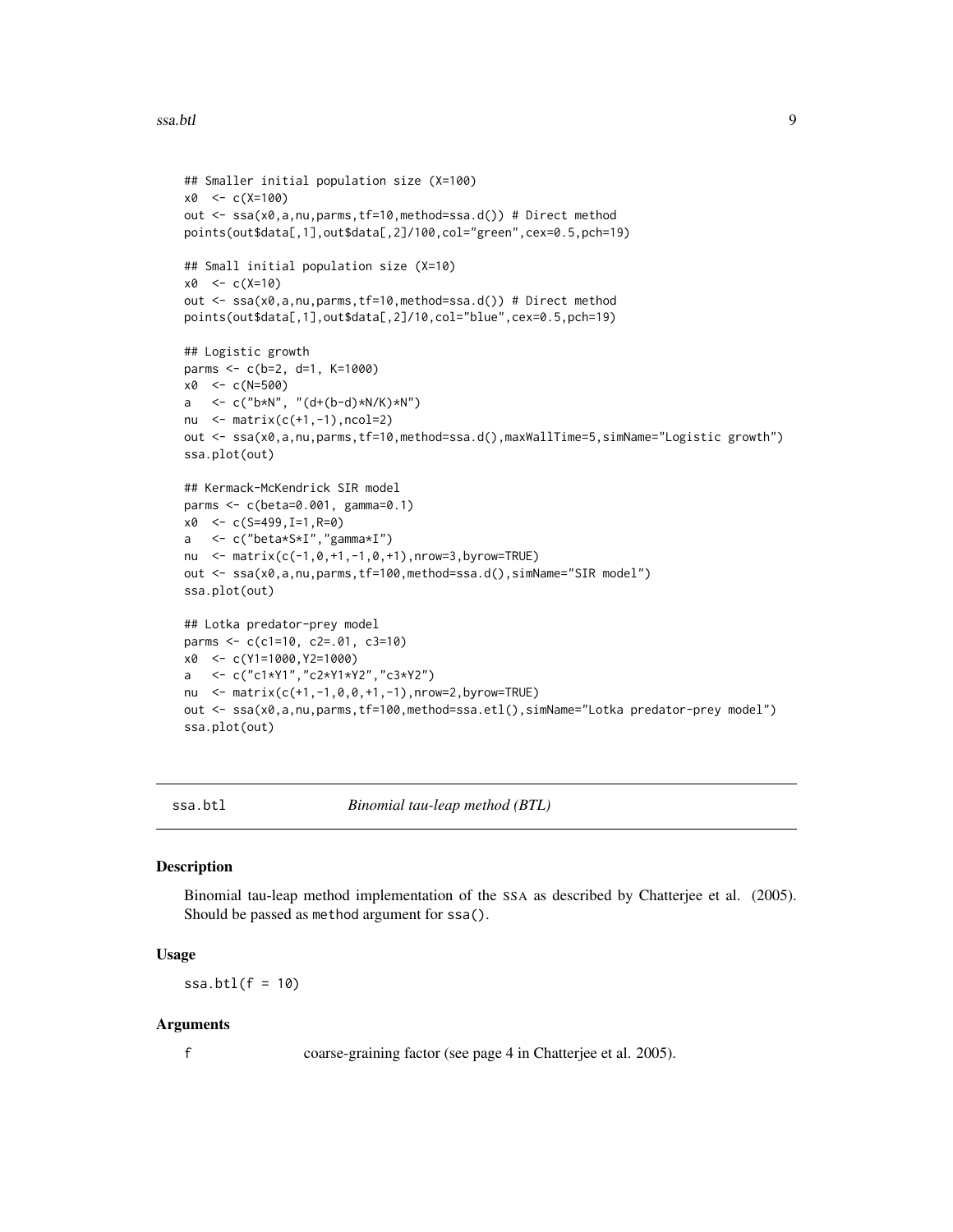## <span id="page-9-0"></span>Details

Performs one time step using the Binomial tau-leap method. Intended to be invoked by [ssa\(\)](#page-3-1).

## References

Chatterjee et al. (2005)

## See Also

[GillespieSSA-package,](#page-1-1) [ssa\(\)](#page-3-1)

## Examples

 $ssa.btl(f = 40)$ 

## <span id="page-9-1"></span>ssa.d *Direct method (D)*

## Description

Direct method implementation of the SSA as described by Gillespie (1977). Should be passed as method argument for ssa().

## Usage

ssa.d()

## References

Gillespie (1977)

## See Also

[GillespieSSA-package,](#page-1-1) [ssa\(\)](#page-3-1)

## Examples

ssa.d()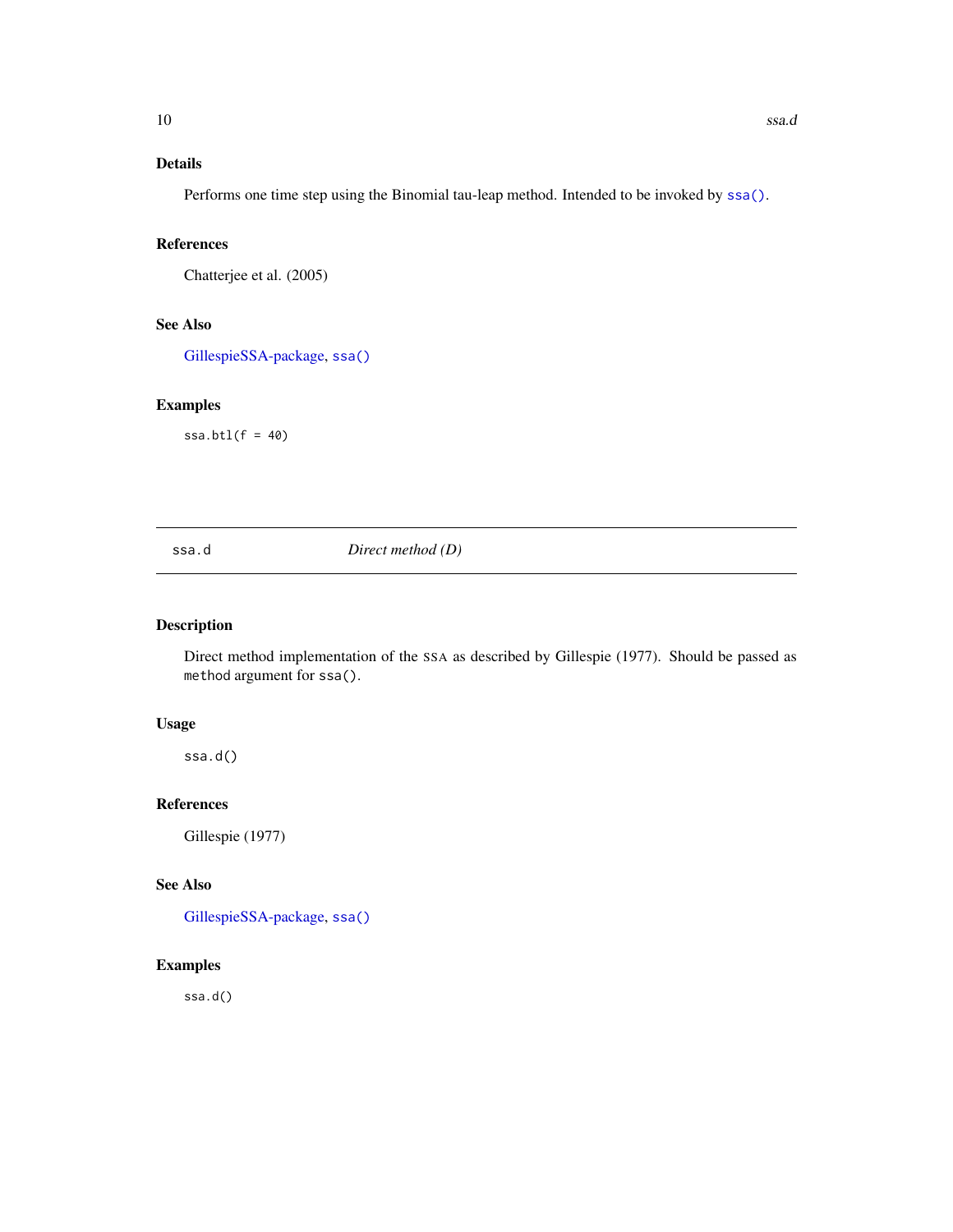<span id="page-10-1"></span><span id="page-10-0"></span>

## Description

Explicit tau-leap method implementation of the SSA as described by Gillespie (2001). Should be passed as method argument for ssa().

#### Usage

ssa.etl $(tau = 0.3)$ 

#### Arguments

tau tau-leap.

## Details

Performs one time step using the Explicit tau-leap method. Intended to be invoked by [ssa\(\)](#page-3-1).

## References

Gillespie (2001)

## See Also

[GillespieSSA-package,](#page-1-1) [ssa\(\)](#page-3-1)

## Examples

ssa.etl(tau = .1)

<span id="page-10-2"></span>ssa.otl *Optimized tau-leap method (OTL)*

## Description

Optimized tau-leap method implementation of the SSA as described by Cao et al. (2006). Should be passed as method argument for ssa().

### Usage

```
ssa.otl(epsilon = 0.03, nc = 10, hor = NA_{real}, dtf = 10, nd = 100)
```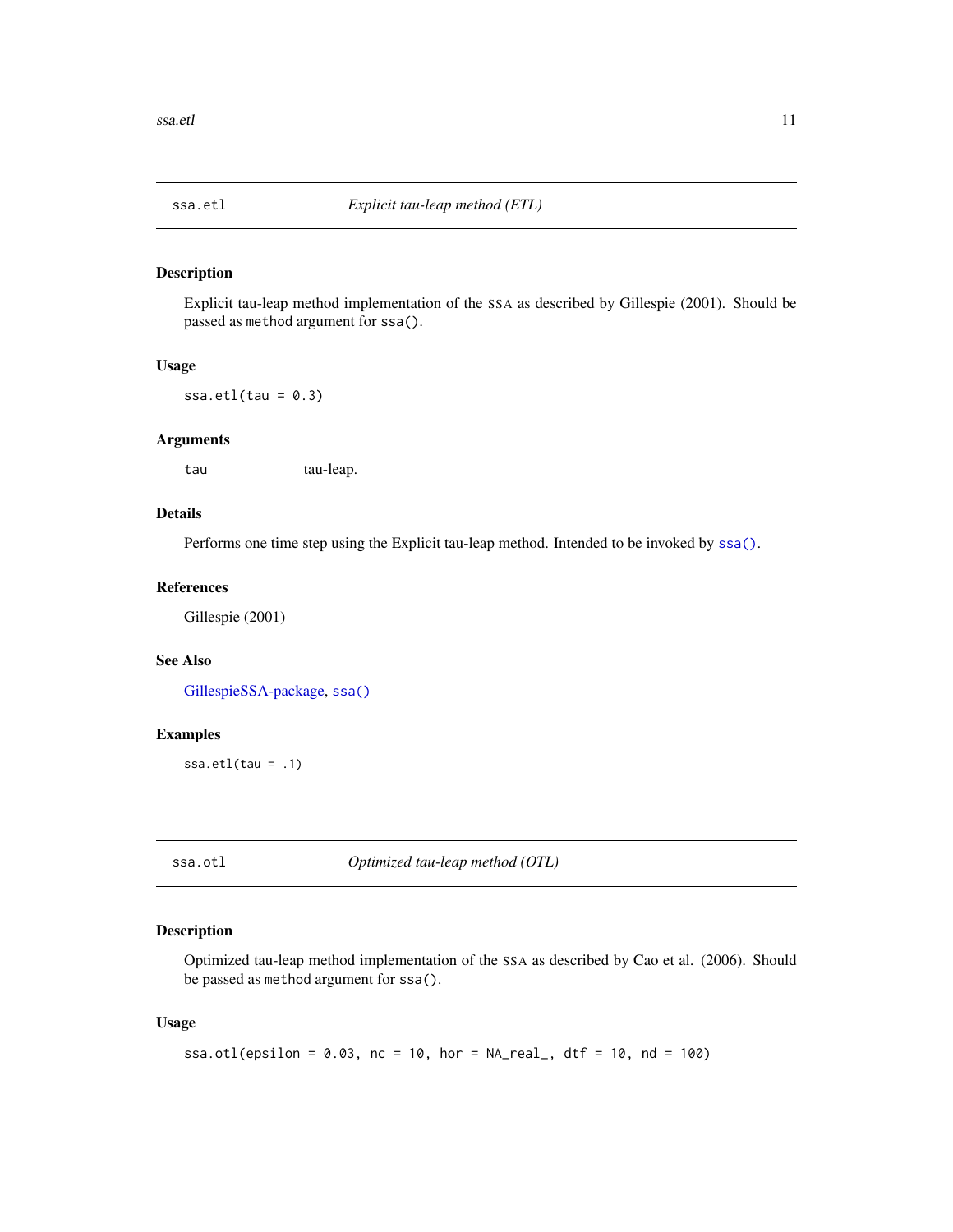#### <span id="page-11-0"></span>Arguments

| epsilon | error control parameter.                                                                                                                                                                      |
|---------|-----------------------------------------------------------------------------------------------------------------------------------------------------------------------------------------------|
| nc      | number of critical reactions threshold parameter.                                                                                                                                             |
| hor     | Highest order reaction vector. There must be one entry per species in x. Must be<br>one of 1: first-order, 2: second-order or 22: homo-dimer. If hor is NA, defaults<br>are all second-order. |
| dtf     | Direct method threshold factor for temporarily suspending the OTL method.                                                                                                                     |
| nd      | number of Direct method steps to perform during an OTL suspension.                                                                                                                            |

## Note

Third order-reactions  $(S_1 + S_2 + S_3 \rightarrow ...)$  are not supported currently since they are approximations to sets of coupled first- and second-order reactions). See Cao et al. (2006) for more details.

## References

Cao et al. (2006)

## See Also

[GillespieSSA-package,](#page-1-1) [ssa\(\)](#page-3-1)

## Examples

```
ssa.otl(
 hor = 1,
  nc = 10,epsilon = .03,
  dtf = 10,
  nd = 100
\mathcal{L}
```
<span id="page-11-1"></span>ssa.plot *Simple plotting of ssa output*

## Description

Provides basic functionally for simple and quick time series plot of simulation output from [ssa\(\)](#page-3-1).

## Usage

```
ssa.plot(
 out = stop("requires simulation output object"),
 file = "ssaplot",
 by = 1,plot.from = 2,
 plot.to = ncol(out$data),
```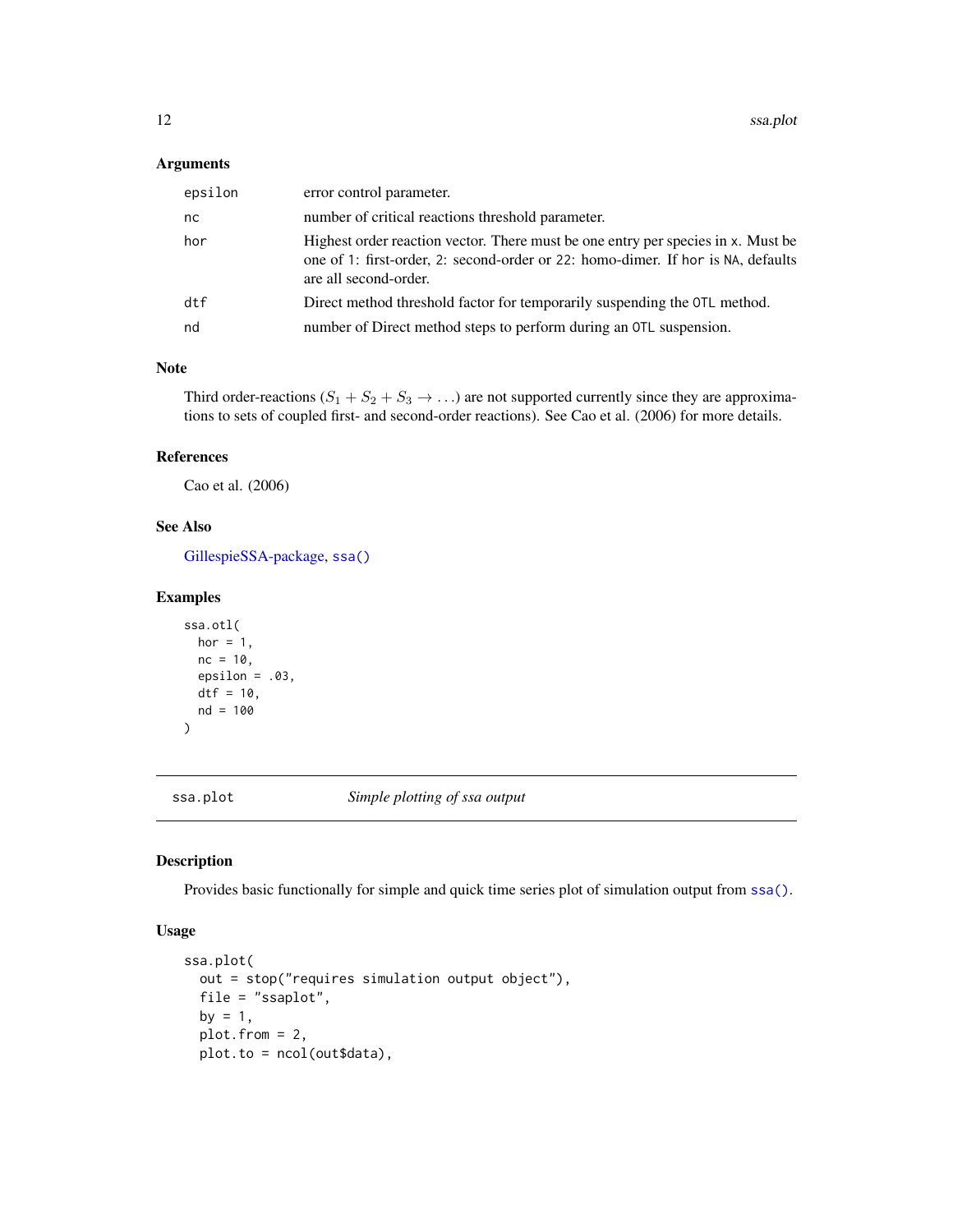#### <span id="page-12-0"></span>ssa.plot 13

```
plot.by = 1,
  show.title = TRUE,
  show.legend = TRUE
\lambda
```
## Arguments

| out         | data object returned from ssa().                                                |
|-------------|---------------------------------------------------------------------------------|
| file        | name of the output file (only applicable if plot.device!="x11".                 |
| by          | time increment in the plotted time series                                       |
| plot.from   | first population to plot the time series for (see note)                         |
| plot.to     | last population to plot the time series for (see note)                          |
| plot.by     | increment in the sequence of populations to plot the time series for (see note) |
| show.title  | boolean object indicating if the plot should display a title                    |
| show.legend | boolean object indicating if the legend is displayed                            |

## **Note**

The options by, plot.from, plot.to, and plot.by can be used to plot a sparser sequence of data points. To plot the population sizes using a larger time interval the by option can be set, e.g. to plot only every 10th time point by=10. To plot only specific populations the plot.from, plot.to, and plot.by options can be set to subset the state vector. Note that the indexing of the populations is based on the  $(t, X)$  vector, i.e. the first column is the time vector while the first population is index by 2 and the last population by  $N + 1$ . Display of a plot title above the plot and legend is optional (and are set with the arguments show.title and show.legend. Above the plot panel miscellaneous information for the simulation are displayed, i.e. method, elapsed wall time, number of time steps executed, and the number of time steps per data point.

#### See Also

[GillespieSSA-package,](#page-1-1) [ssa\(\)](#page-3-1)

## Examples

```
## Define the Kermack-McKendrick SIR model and run once using the Direct method
parms <- c(beta=.001, gamma=.100)
x0 <- c(S=500, I=1, R=0) # Initial state vector
nu <- matrix(c(-1,0,1,-1,0,1),nrow=3,byrow=TRUE) # State-change matrix
a <- c("beta*S*I", "gamma*I") # Propensity vector
tf <- 100 # Final time
simName <- "Kermack-McKendrick SIR"
out <- ssa(x0,a,nu,parms,tf,method="D",simName,verbose=TRUE,consoleInterval=1)
## Basic ssa plot
ssa.plot(out)
# Plot only the infectious class
ssa.plot(out,plot.from=3,plot.to=3)
```